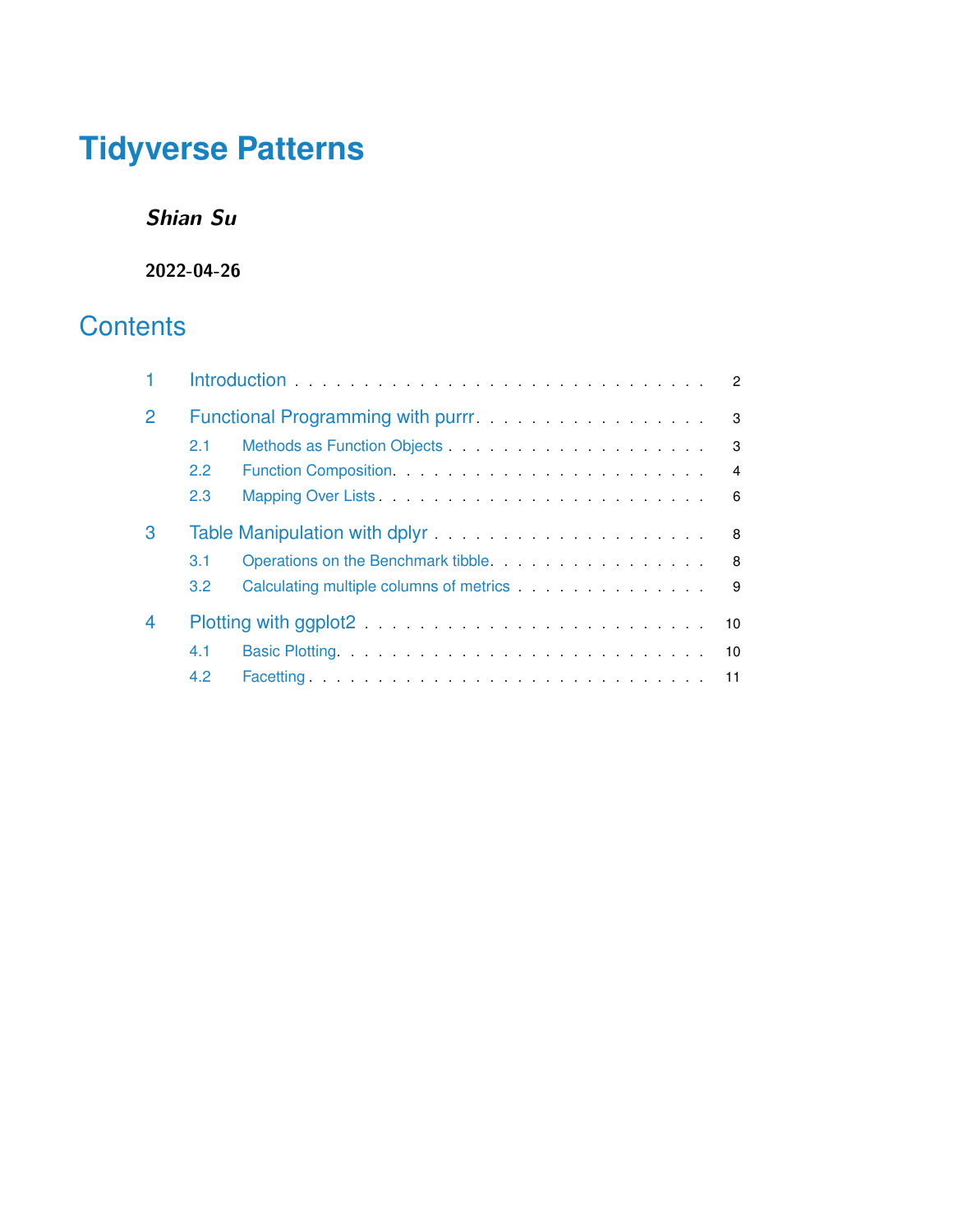# 1 Introduction

<span id="page-1-0"></span>This vignette will introduce tidyverse patterns that are useful for making full use of the CellBench framework. CellBench was developed with tidyverse compatibility as a fundamental goal. purrr provides functional programming tools to manipulate the methods and lists produced in this framework. dplyr is very useful for working with the tibble-based structures produced by CellBench. Since the outputs are mostly in tibble structure, they are very easily visualised using ggplot2.

For detailed explanations of tidyverse packages please see resources at [https://www.tidyverse.](https://www.tidyverse.org/learn/) [org/learn/,](https://www.tidyverse.org/learn/) in particular [R for Data Science.](https://r4ds.had.co.nz)

For quick concise references of tidyverse features and functions I recommend all of the cheatsheets available at [https://www.rstudio.com/resources/cheatsheets/.](https://www.rstudio.com/resources/cheatsheets/)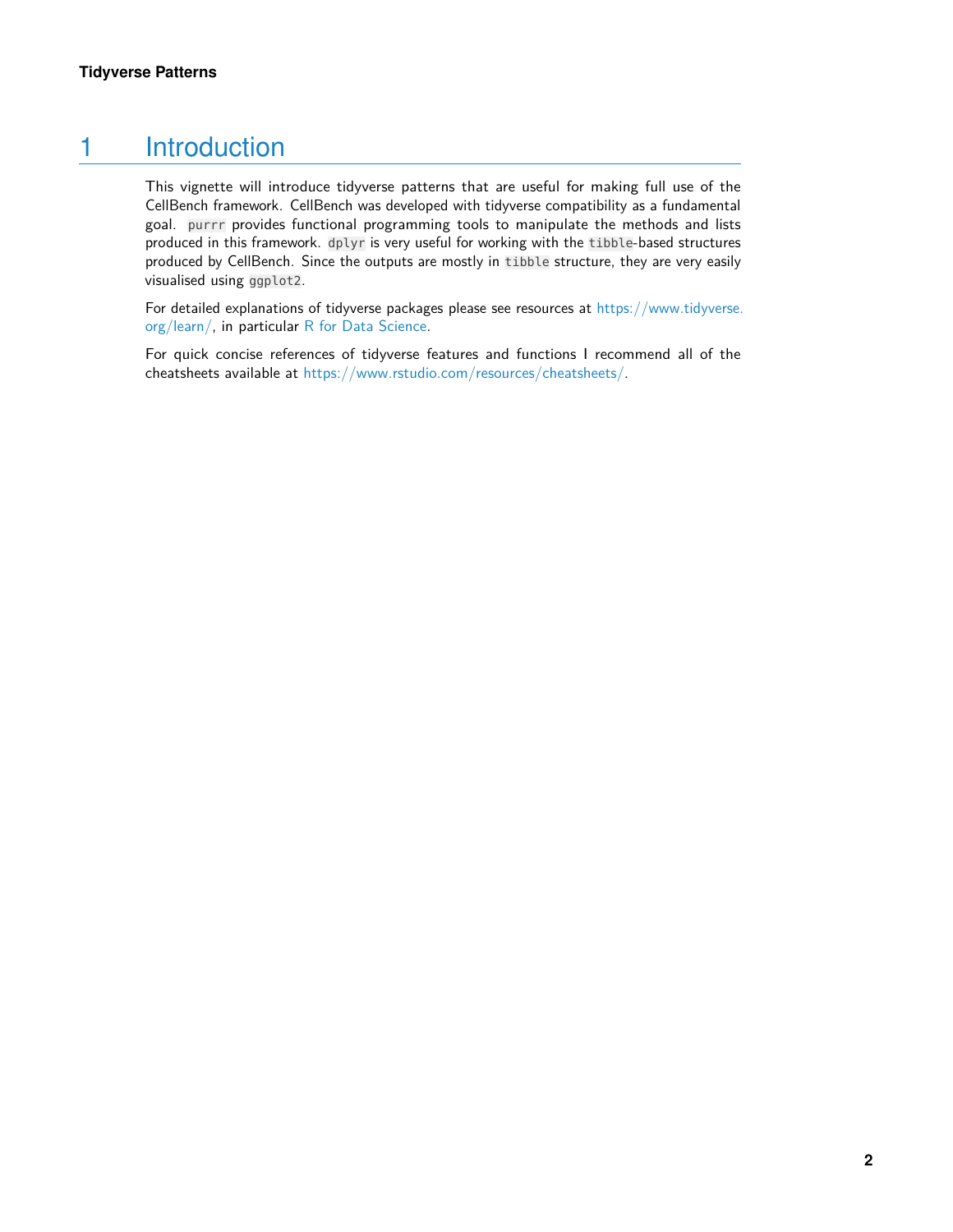# <span id="page-2-0"></span>2 Functional Programming with purrr

### 2.1 Methods as Function Objects

<span id="page-2-1"></span>In CellBench we require methods to take in only a single argument. The idea is that all methods within a single pipeline step should take the same kind of input and produce the same type of output. In practice most methods have additional parameters that can be tuned, and we may use purrr::partial() to help pre-fill these parameters.

partial() takes a function, some variable values, and returns the function with the specified arguments pre-filled. This reduces the number of free parameters in your function.

We demonstrate a trivial application of partial():

```
library(CellBench)
library(purrr)
# function to raise number to a power
pow \leq- function(x, n) {
    x^n
}
pow2 \leq -partial(pow, n = 2)pow3 < -partial partial(pow, n = 3)
pow2(2)
## [1] 4
pow3(2)
## [1] 8
```
Here partial() allowed us to turn a two-parameter function into a single parameter function. Using partial() is good practice compared to the two alternatives:

- 1. Writing duplicate functions
- 2. Writing function wrappers

Consider writing duplicate functions

```
pow2 < - function(x) {
    x^2}
pow3 < - function(x) {
    x^3
}
```
Now say you wanted to add an argument check stopifnot(is.numeric(x)), you would need to edit the code in two places. The chances for errors leading to inconsistencies increases dramatically with the number of duplications and changes required.

Consider writing function wrappers

 $pow < -$  function(x, n) { x^n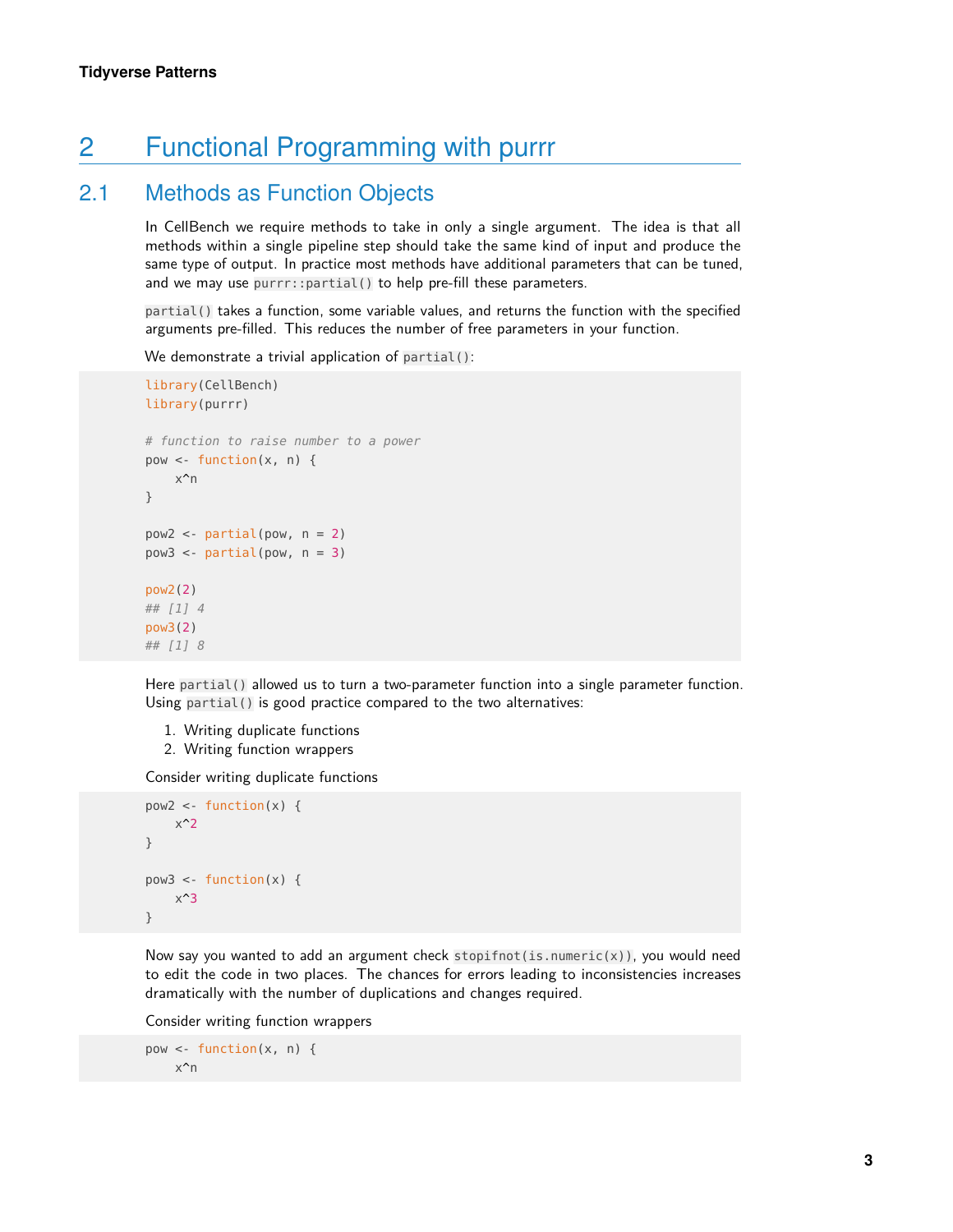```
}
pow2 < - function(x) {
    pow(x, 2)}
pow3 < - function(x) {
    pow(x, 3)}
```
The issue here is that these functions can contain much more in their bodies than the simple function call. When working in collaboration or sharing the code in general, it's not immediately clear that the intention of the derived functions is only to pre-fill certain variables. Using partial() is concise and unambiguous in purpose.

See also:

- ?partial in the example section for more ways to use partial
- <span id="page-3-0"></span>• ?fn\_arg\_seq for the CellBench utility to construct a list of functions with varying parameter values

### 2.2 Function Composition

When functions have just one argument, they can easily be composed to create new functions. We use purrr::compose() for this, and it takes a series of functions as input. compose() will then return a function that applies the functions given to it in a right-to-left fashion, such that the right-most function is applied first and the left-most is applied last in succession.

```
# find the maximum absolute value
max_absolute <- compose(max, abs)
max_absolute(rnorm(100))
## [1] 2.830124
```
This is useful for stitching together steps of a pipeline manually, for example if some methods require normalisation but some do not, then you may write wrappers as follows

```
method1 <- function(x) {
    x \leq -normalise(x)method_func1(x)}
method2 <- function(x) {
    method_func2(x)
}
method3 <- function(x) {
    x < - normalise(x)
    method_func3(x)
}
```
alternatively you could write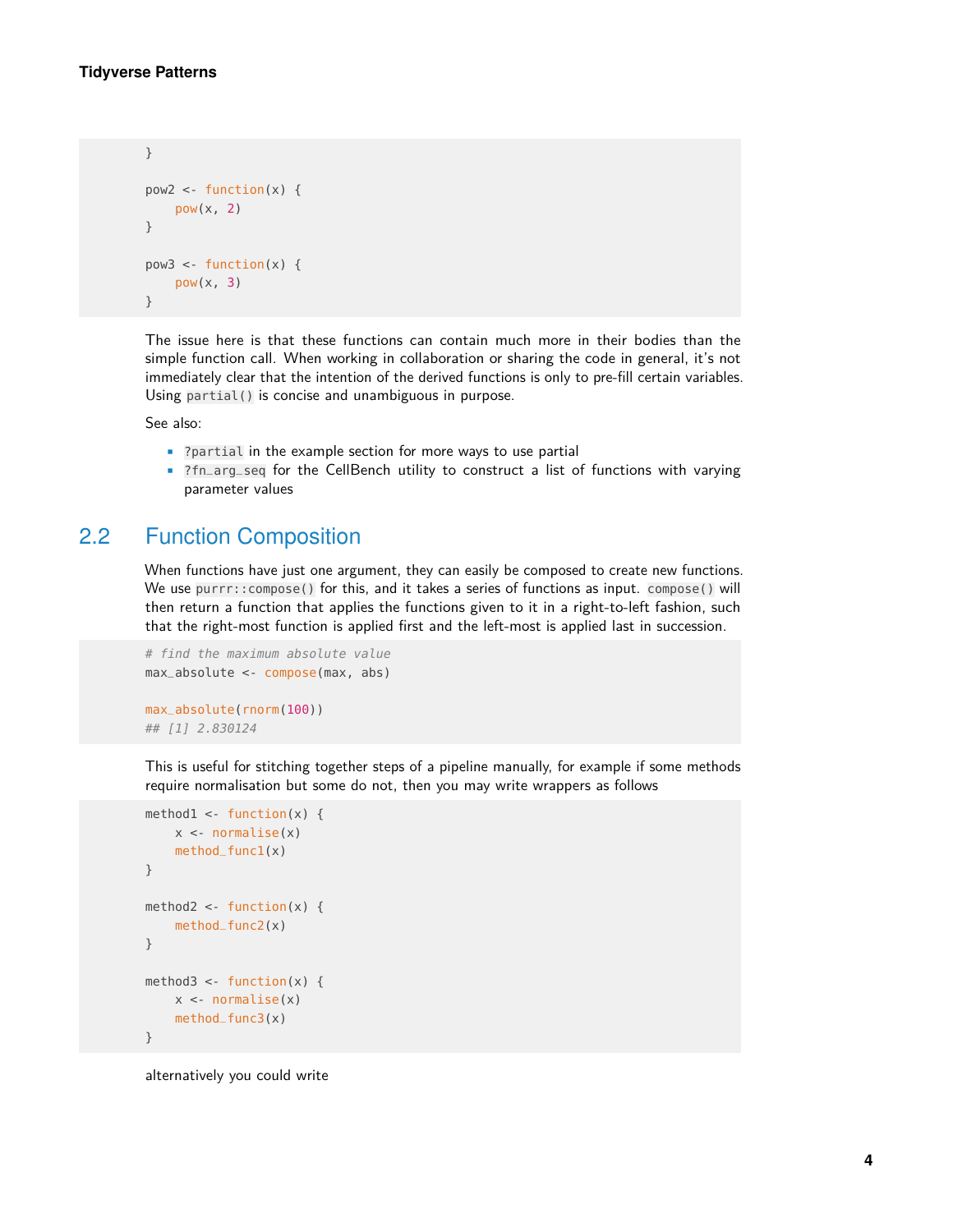```
# identity simply returns its argument, useful here for code consistency
method1 <- compose(method_func1, normalise)
method2 <- compose(method_func2, identity)
method3 <- compose(method_func3, normalise)
```
which is more succinct and likely to be less error-prone. This is useful when two or more steps in a pipeline would only work in specific combinations, then these combinations can be fused together to form a single step in the desired combinations.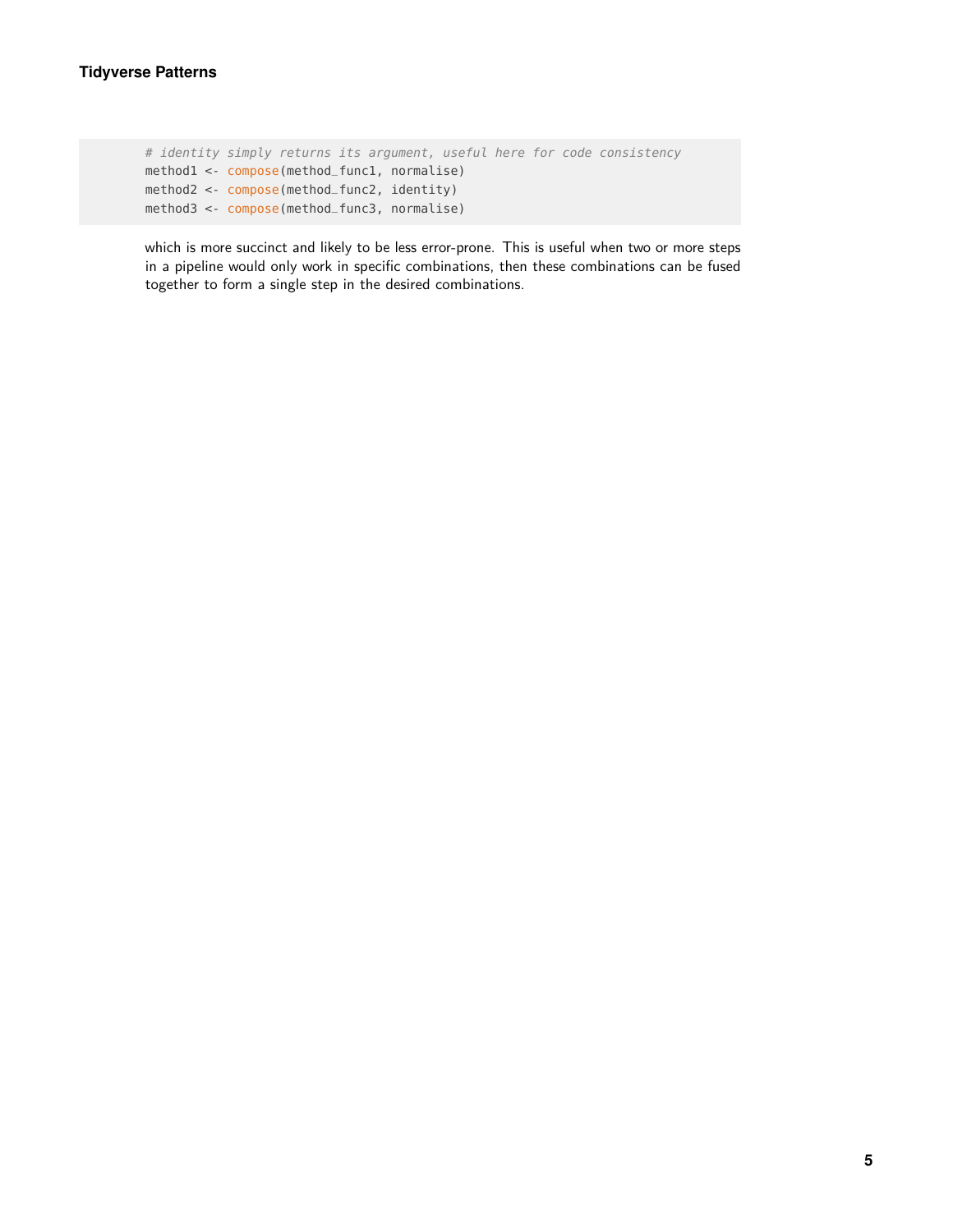### 2.3 Mapping Over Lists

 $x \le -\text{list}(1, 2, 3)$ 

<span id="page-5-0"></span>The majority of purrr's functionality revolves around mapping functions over a list of inputs. This is a represented by the map() family of functions that usually take a list and a function as arguments, returning the result of applying the function to each element of the list.

map() is the primary function which performs basic mapping of lists and returns list. It functions almost identically to lapply, but is accompanied by a family of suffixed variants that are useful for various situations.

```
map(x, function(x) { x * 2 })
## [[1]]
## [1] 2
##
## [[2]]
## [1] 4
##
## [[3]]
## [1] 6
```
One useful variant is map2() which takes two lists and applies a two-argument function to the first elements of both lists, second elements and so on. This can be used to pass additional variables into the function.

```
# list of random values from different distributions
x \le -\text{list}(x)rpois(100, lambda = 5),
    rpois(100, lambda = 5),
    rgamma(100, shape = 5),
    rgamma(100, shape = 5)
)
# list of additional parameters
y <- list(
    "mean",
    "median",
    "mean",
    "median"
)
# function that takes values and a mode argument
centrality <- function(x, mode = c("mean", "median")) {
    mode <- match.arg(mode)
    if (mode == "mean") {
       mean = mean(x)} else if (mode == "median") {
       median = median(x)}
}
```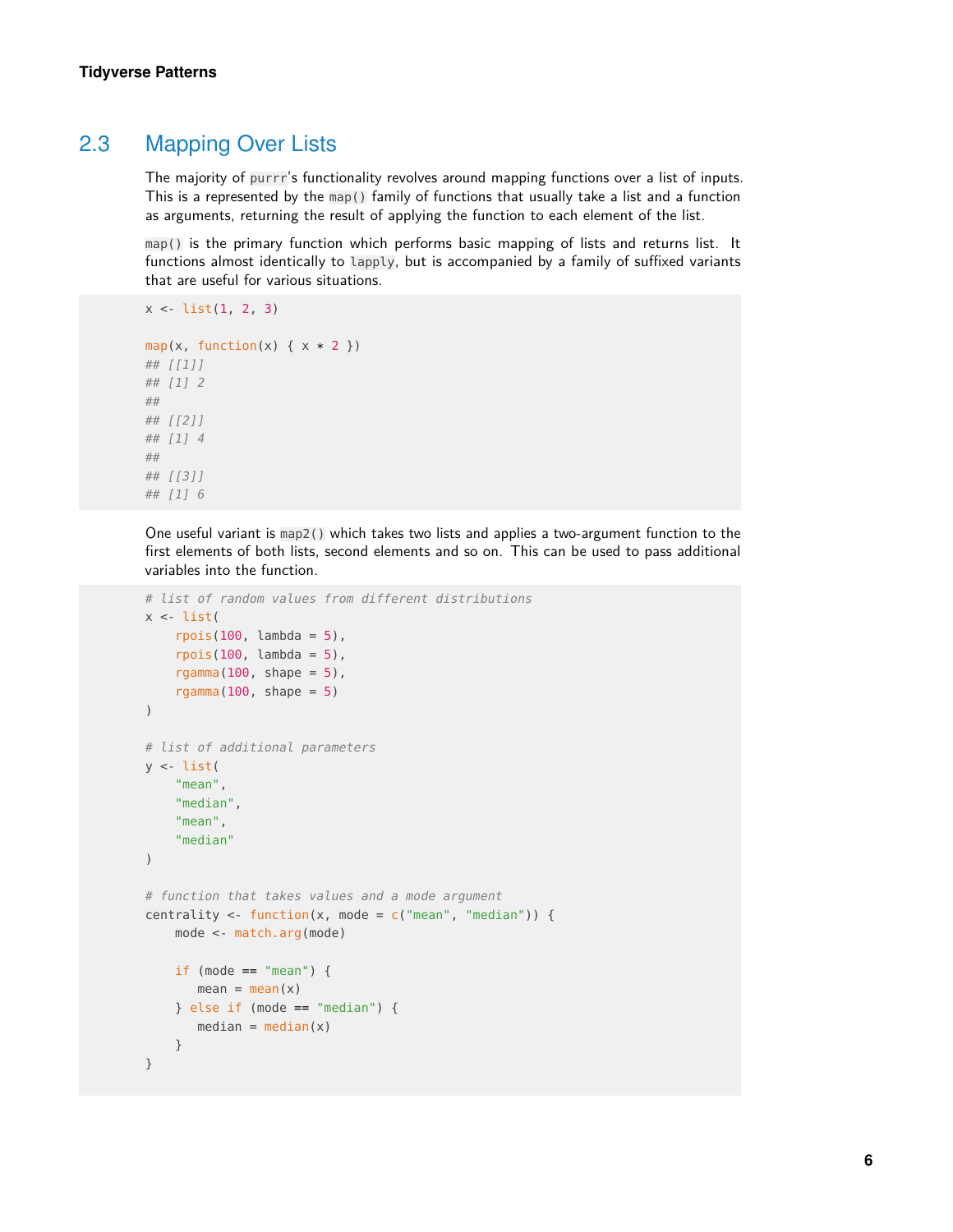#### **Tidyverse Patterns**

# using map2 to apply function to two lists map2(x, y, centrality) ## [[1]] ## [1] 4.95 ## ## [[2]] ## [1] 5 ## ## [[3]] ## [1] 5.299121 ## ## [[4]] ## [1] 4.644584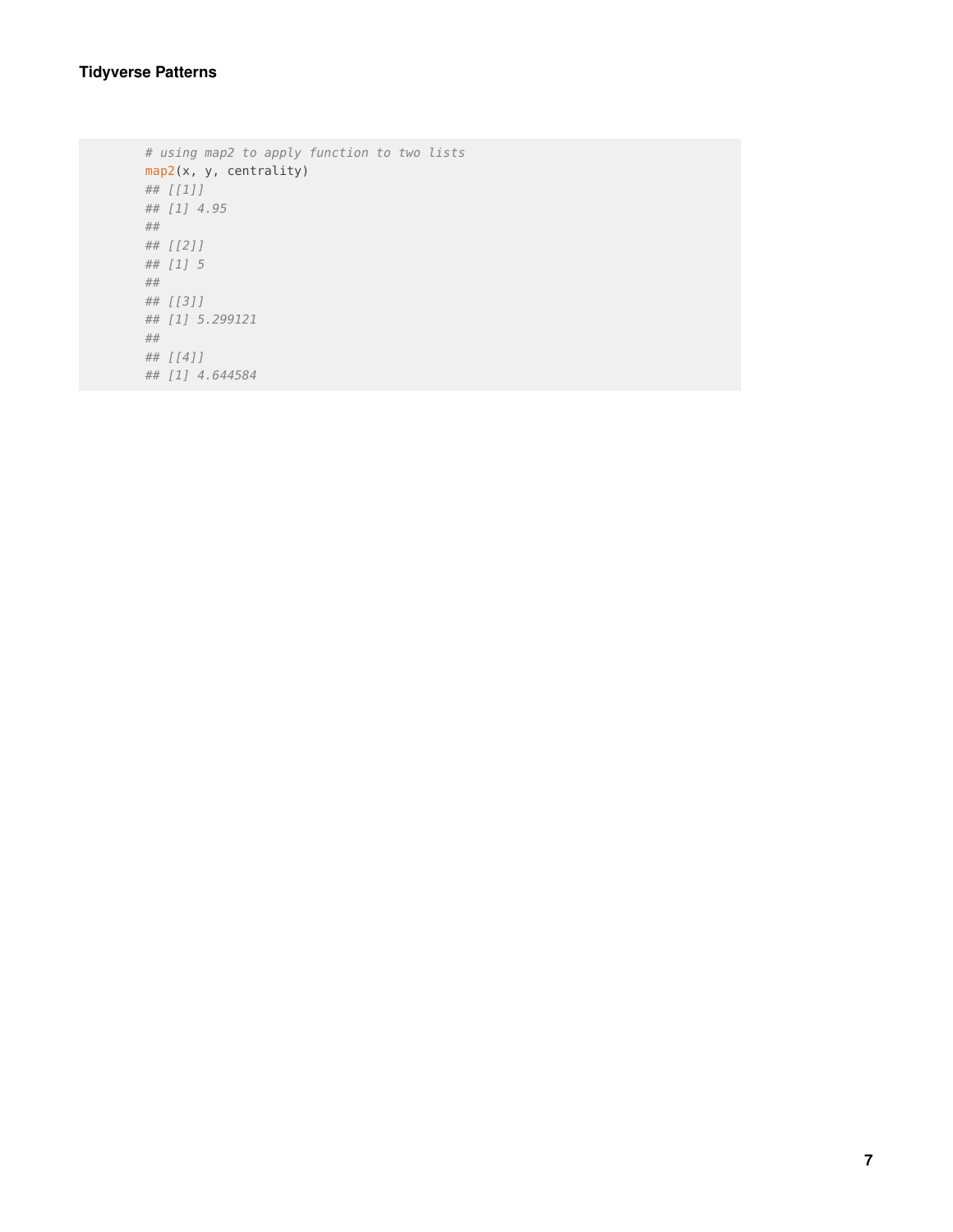# <span id="page-7-0"></span>3 Table Manipulation with dplyr

### 3.1 Operations on the Benchmark tibble

<span id="page-7-1"></span>The fundamental benchmark\_tbl() is derived from the tibble object which acts mostly indentical to a regular data.frame. Therefore it is compatible with the dplyr set of table manipulation functions.

```
library(dplyr)
# list of data
datasets <- list(
   set1 = rnorm(500, mean = 2, sd = 1),set2 = rnorm(500, mean = 1, sd = 2))
# list of functions
add_noise <- list(
   none = identity,add\_bias = function(x) { x + 1 })
res <- apply_methods(datasets, add_noise)
class(res)
## [1] "benchmark_tbl" "tbl_df" "tbl" "tbl" "data.frame"
res
## # A tibble: 4 x 3
## data add_noise result
## <fct> <fct> <list>
## 1 set1 none <dbl [500]>
## 2 set1 add_bias <dbl [500]>
## 3 set2 none <dbl [500]>
## 4 set2 add_bias <dbl [500]>
```
From our results we can filter the rows or manipulat the columns with regular dplyr operations.

```
# filtering rows to only data from set 1
res %>%
   filter(data == "set1")
## # A tibble: 2 x 3
## data add_noise result
## <fct> <fct> <list>
## 1 set1 none <dbl [500]>
## 2 set1 add_bias <dbl [500]>
# filtering rows to only add_bias method
res %>%
   filter(add_noise == "add_bias")
## # A tibble: 2 x 3
## data add_noise result
## <fct> <fct> <list>
## 1 set1 add_bias <dbl [500]>
## 2 set2 add_bias <dbl [500]>
```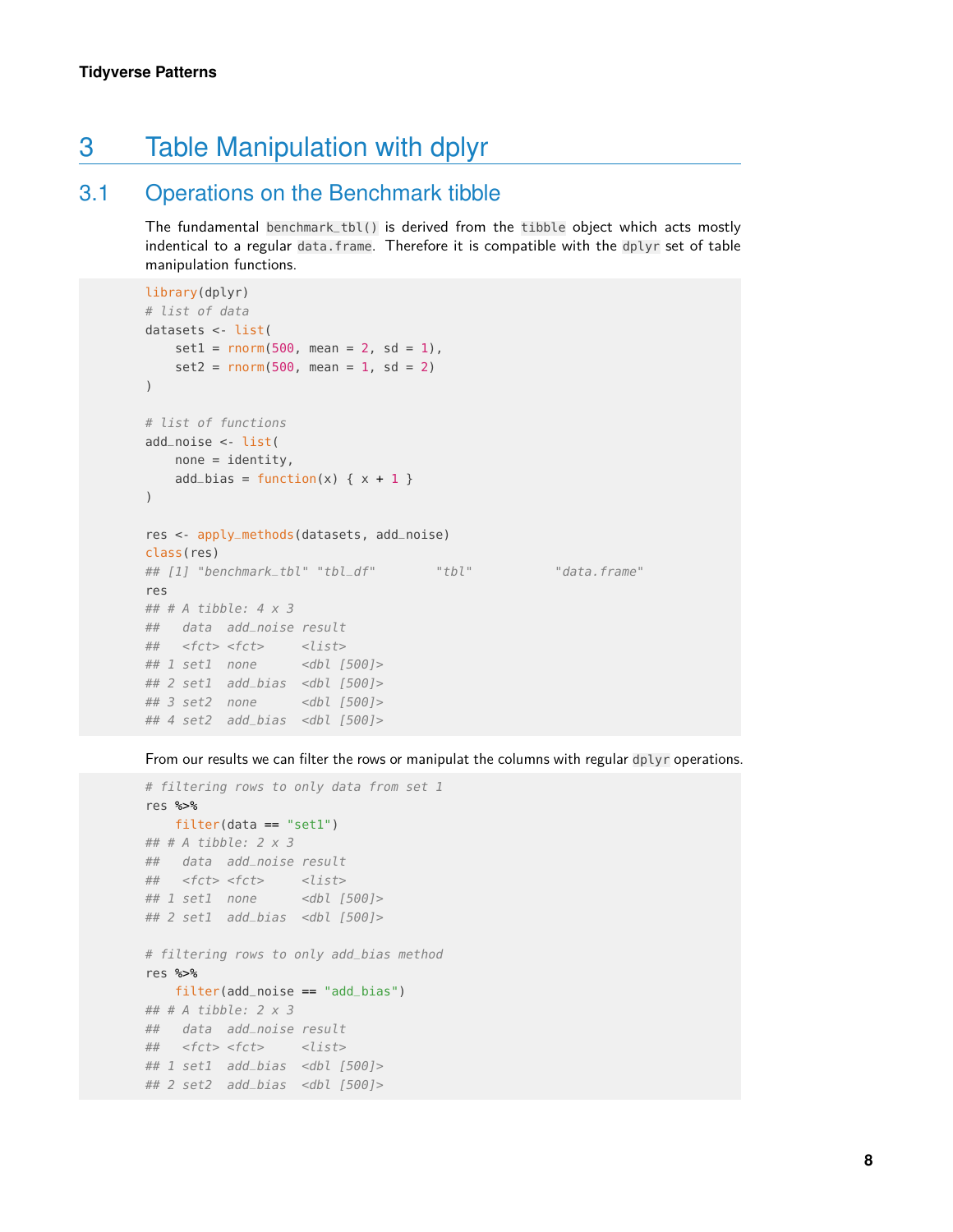```
# mutating data column to prepend "data" to data set names
res %>%
   mutate(data = paste0("data", data))
## # A tibble: 4 \times 3## data add_noise result
## <chr> <fct> <list>
## 1 dataset1 none <dbl [500]>
## 2 dataset1 add_bias <dbl [500]>
## 3 dataset2 none <dbl [500]>
## 4 dataset2 add_bias <dbl [500]>
```
### 3.2 Calculating multiple columns of metrics

<span id="page-8-0"></span>We often want to plot two or more metrics against each other, for this purpose it is most useful to have each metric in its own column. The default CellBench model does not appear to support this, but it can be done quite easily using spread() from the tidyr package.

```
metric <- list(
   mean = mean,
   median = median)
# simply applying the metrics results in a single column
res %>%
   apply_methods(metric)
## # A tibble: 8 x 4
## data add_noise metric result
## <fct> <fct> <fct> <dbl>
## 1 set1 none mean 2.03
## 2 set1 none median 2.01
## 3 set1 add_bias mean 3.03
## 4 set1 add_bias median 3.01
## 5 set2 none mean 1.05
## 6 set2 none median 0.901
## 7 set2 add_bias mean 2.05
## 8 set2 add_bias median 1.90
# spread metrics across columns
res %>%
   apply_methods(metric) %>%
   spread(metric, result)
## # A tibble: 4 \times 4## data add_noise mean median
## <fct> <fct> <dbl> <dbl>
## 1 set1 none 2.03 2.01
## 2 set1 add_bias 3.03 3.01
## 3 set2 none 1.05 0.901
## 4 set2 add_bias 2.05 1.90
```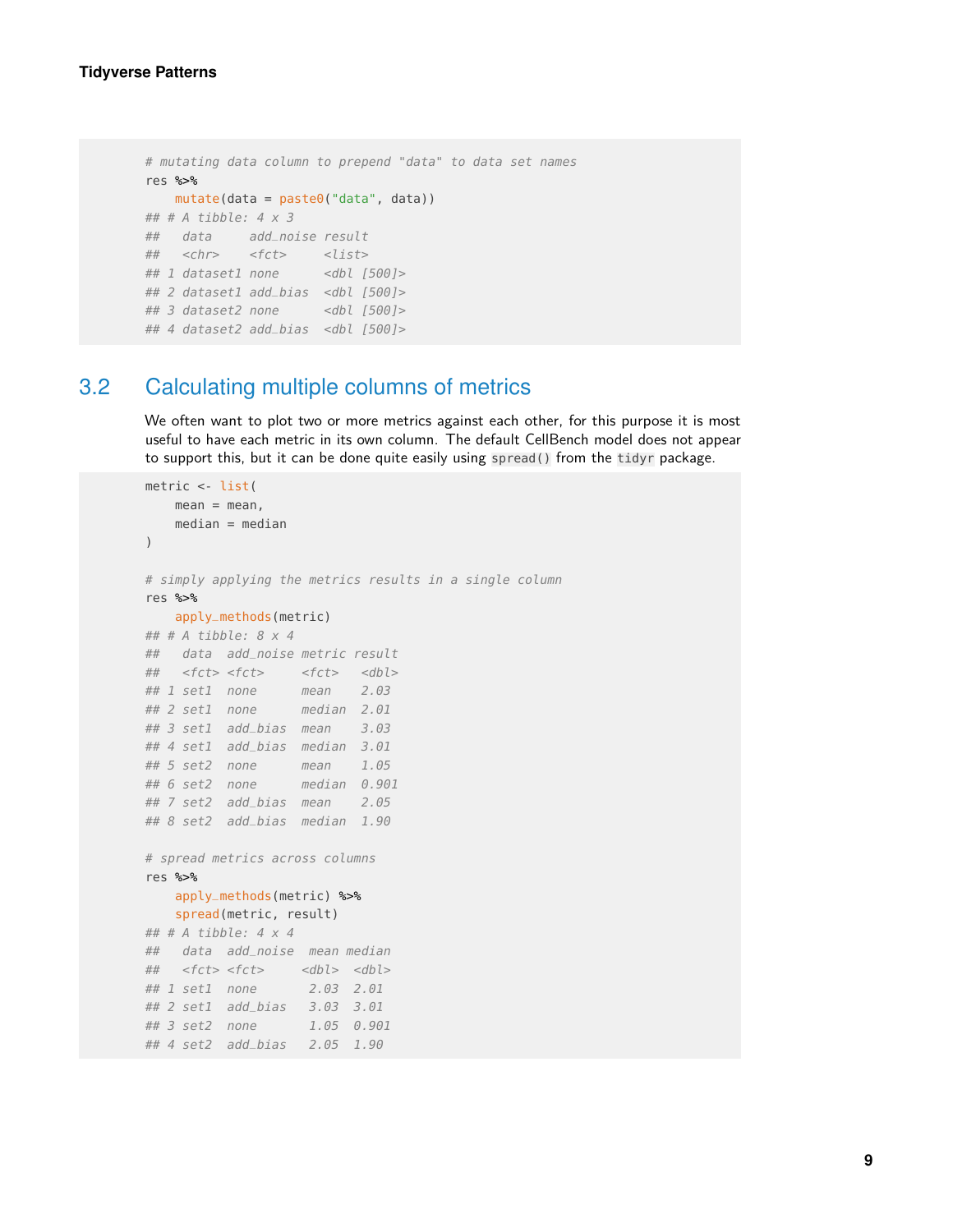# <span id="page-9-0"></span>4 Plotting with ggplot2

geom\_boxplot()

## 4.1 Basic Plotting

<span id="page-9-1"></span>Tibble results are easy to use with ggplot2. For a more extensive introduction to ggplot2 see [R for Data Science: Chapter 3.](https://r4ds.had.co.nz/data-visualisation.html) Here we will plot results of our pipelines in a single plot, because the result column is a list-column, it needs to be unnested to produce a "flat" table, see ?tidyr::unnest for more explanation on unnesting. For convenience, we also use pipeline\_collapse() from CellBench to concatenate the method names at each stop to produce a single character string representing a pipeline.

```
library(tidyr)
library(ggplot2)
# I prefer my own theme for ggplot2, following theme code is optional
theme_set(theme_bw() + theme(
    plot.title = element_text(face = "plain", size = rel(20/12),
                                   hjust = 1/2, margin = margin(t = 10, b = 20)),
    axis. text = element\_text(size = rel(14/12)),strip.text.x = element_test(size = rel(16/12)),axis.title = element_test(size = rel(16/12))))
scale_colour_discrete <- function(...) scale_colour_brewer(..., palette="Set1")
scale_fill_discrete <- function(...) scale_fill_brewer(... , palette="Set1")
# pipeline collapse constructs a single string from the pipeline steps,
# unnest expands the list-column of results, transforming the result
# into a flat table.
collapsed_res <- pipeline_collapse(res) %>%
    unnest()
# into a flat table.<br>collapsed_res <- pipeline_collapse(res) %>%<br>unnest()<br>## Warning: `cols` is now required when using unnest().
collapsed_res <- pipeline_collap<br>unnest()<br>## Warning: `cols` is now requir<br>## Please use `cols = c(result)`
ggplot(collapseed\_res, aes(x = pipeline, y = result)) +
```